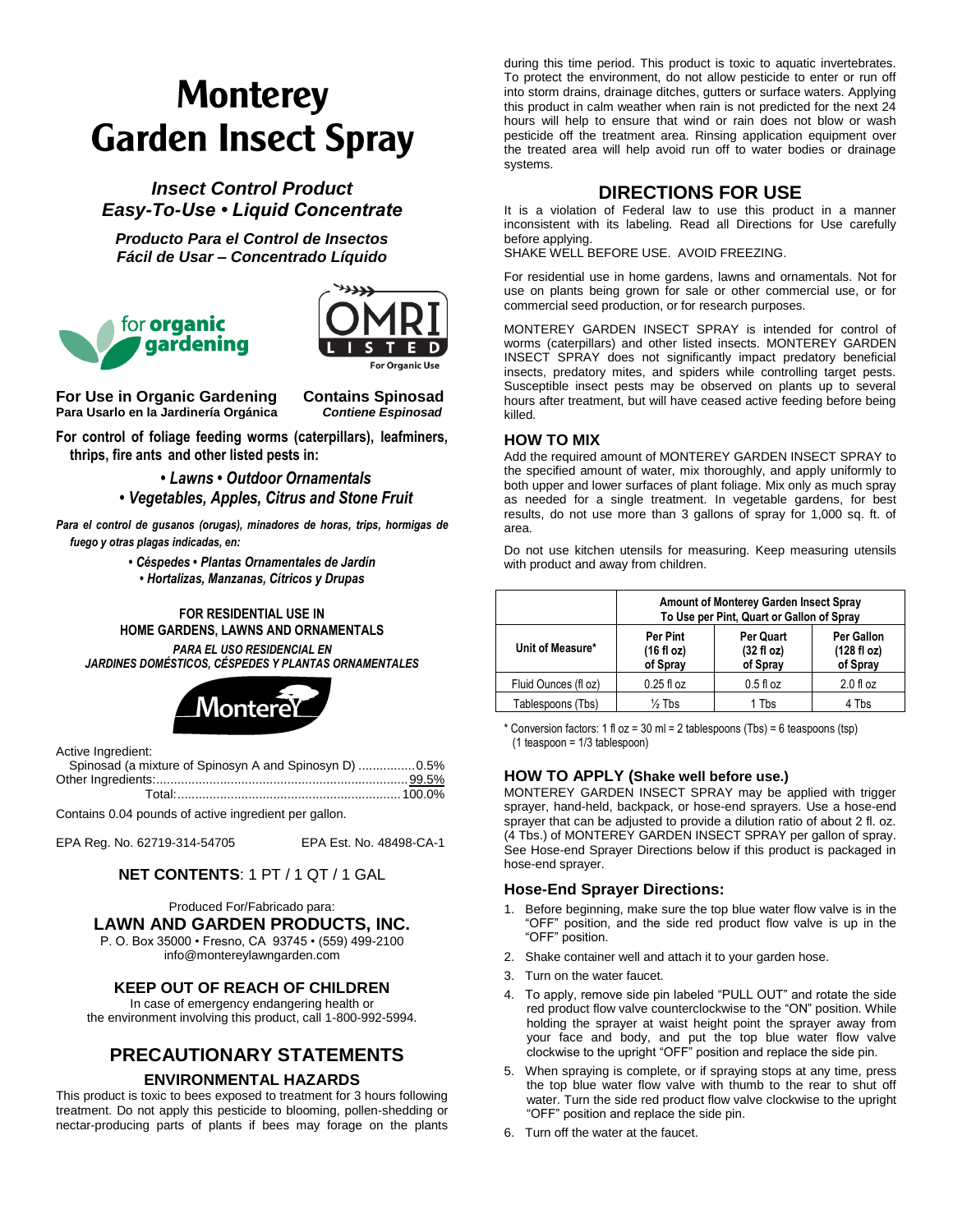7. Remove the container from the garden hose , rinse thoroughly, and follow the directions in the Storage and Disposal section for storing or disposing of the container.



## **WHEN TO APPLY**

Apply when listed pests are present. Repeat applications may be made as indicated in the Home Gardens section. See your state extension service recommendations for treatment guidelines in your area.

## **USES**

## **Home Gardens**

**In the state of Georgia,** do not apply MONTEREY GARDEN INSECT SPRAY TO: Broccoli Raab, Chinese Cabbage (Bok Choy), Collards, Kale, Mizuna, Mustard Greens, Mustard Spinach, Rape Greens.

| Crops                                                                                                                                               | Pests<br>Controlled                                                                                                                                              | <b>Maximum</b><br>Number of<br><b>Applications</b><br>Per Season | <b>Minimum</b><br>Days To<br><b>Wait Before</b><br>Reapplying | <b>Minimum</b><br>Days To<br><b>Wait From</b><br>Last<br>Application<br><b>To Harvest</b> |
|-----------------------------------------------------------------------------------------------------------------------------------------------------|------------------------------------------------------------------------------------------------------------------------------------------------------------------|------------------------------------------------------------------|---------------------------------------------------------------|-------------------------------------------------------------------------------------------|
| Apple and other<br>Pome Fruits including<br>pears, crabapples,<br>loquat, mayhaw and<br>quince                                                      | Codling moth<br>European<br>grapevine moth<br>Leafminers<br>Leafrollers<br>Light brown<br>apple moth<br>Oriental fruit moth<br>Thrips<br>Tufted apple<br>budmoth | 6                                                                | 10                                                            | 7                                                                                         |
| Asparagus<br>(post-harvest to<br>protect ferns)                                                                                                     | Asparagus beetles                                                                                                                                                | 4                                                                | 7                                                             | 60                                                                                        |
| <b>Bulb Vegetables</b><br>including dry bulb onion,<br>garlic, great-headed<br>(elephant) garlic, green<br>onion, leek, shallot, and<br>welch onion | Armyworms<br>Dipteran<br>Leafminers<br>European corn<br>borer<br>Flea beetle<br>Loopers<br>Thrips<br>(suppression)                                               | 5                                                                | 4                                                             | 1                                                                                         |
| <b>Bushberries</b><br>including blueberry,<br>currant, elderberry,<br>gooseberry,<br>huckleberry,<br>juneberry, lingonberry,<br>and salal           | Armyworms<br>European<br>grapevine moth<br>Fireworms<br>Fruitfly<br>(suppression)<br>Fruitworms<br>Leafrollers<br>Light brown<br>apple moth<br>Loopers<br>Thrips | 6                                                                | 6                                                             | 3                                                                                         |
| <b>Caneberries</b> including<br>blackberry, black<br>raspberry, loganberry,<br>red raspberry, and<br>cultivars and/or                               | Armyworms<br>European<br>grapevine moth<br>Fireworms<br>Fruitworms                                                                                               | 6                                                                | 5                                                             | 1                                                                                         |

| tainer from the garden hose, rinse thoroughly, and<br>ons in the Storage and Disposal section for storing<br>e container.                                                                                                                                                                         |                                                                       |                                                                     |                                                                                                             | hybrids of these                                                                                                                                                                                                                                                                                                                                                                         | Leafrollers<br>Light brown<br>apple moth<br>Loopers<br>Sawfly                                                                                                     |                   |                                  |                                           |
|---------------------------------------------------------------------------------------------------------------------------------------------------------------------------------------------------------------------------------------------------------------------------------------------------|-----------------------------------------------------------------------|---------------------------------------------------------------------|-------------------------------------------------------------------------------------------------------------|------------------------------------------------------------------------------------------------------------------------------------------------------------------------------------------------------------------------------------------------------------------------------------------------------------------------------------------------------------------------------------------|-------------------------------------------------------------------------------------------------------------------------------------------------------------------|-------------------|----------------------------------|-------------------------------------------|
|                                                                                                                                                                                                                                                                                                   |                                                                       |                                                                     |                                                                                                             | <b>Citrus Trees</b><br>including oranges,<br>grapefruit, lemons,<br>limes, oranges, and<br>tangerines (to prevent<br>fruit scaring from<br>thrips, treat when fruit<br>is marble size)                                                                                                                                                                                                   | Katydids<br>Leafminers<br>Thrips<br>Worms<br>(caterpillars)                                                                                                       | 6                 | 6                                |                                           |
| Y.<br>sts are present. Repeat applications may be made<br>Home Gardens section. See your state extension<br>tions for treatment guidelines in your area.<br>gia, do not apply MONTEREY GARDEN INSECT<br>i Raab, Chinese Cabbage (Bok Choy), Collards,<br>rd Greens, Mustard Spinach, Rape Greens. |                                                                       |                                                                     |                                                                                                             | <b>Cole Crops</b><br>(Brassica<br>Vegetables) including<br>broccoli, Chinese<br>broccoli, broccoli raab,<br>Brussels sprouts,<br>cabbage, Chinese<br>cabbage (bok choy),<br>Chinese cabbage<br>(napa, cauliflower,<br>cavalo, collards, kale,<br>kohlrabi, mizuna,<br>mustard greens,<br>mustard spinach,<br>Chinese mustard<br>cabbage (gai choy),<br>and rape greens                   | Armyworms<br>Cabbage Looper<br>Diamondback<br>moth<br>Flea beetle<br>(suppression)<br>Imported<br>cabbage worm<br>Leafminers<br>Thrips<br>Worms<br>(caterpillars) | 6                 | $\overline{4}$                   | $\overline{1}$                            |
| ests<br>ontrolled<br>odling moth                                                                                                                                                                                                                                                                  | <b>Maximum</b><br>Number of<br><b>Applications</b><br>Per Season<br>6 | <b>Minimum</b><br>Days To<br><b>Wait Before</b><br>Reapplying<br>10 | <b>Minimum</b><br>Days To<br><b>Wait From</b><br>Last<br>Application<br><b>To Harvest</b><br>$\overline{7}$ | <b>Cucurbits including</b><br>cucumber, edible<br>gourds, muskmelons<br>(cantaloupe,<br>honeydew, etc.),<br>pumpkin, summer and<br>winter squash, and<br>watermelon                                                                                                                                                                                                                      | Armyworm<br>Leafminers<br>Loopers<br>Thrips<br>Worms<br>(caterpillars)                                                                                            | 6                 | 5                                | All except<br>cucumber,<br>3<br>cucumber, |
| uropean<br>grapevine moth<br>eafminers<br>eafrollers<br>ght brown<br>apple moth<br>riental fruit moth<br><b>nrips</b><br>ufted apple<br>budmoth                                                                                                                                                   |                                                                       |                                                                     |                                                                                                             | Dates<br><b>Fruiting Vegetables</b><br>Including eggplant,<br>ground cherry, okra,<br>pepino, pepper,<br>tomatillo, and tomato                                                                                                                                                                                                                                                           | Carob moth<br>Colorado potato<br>beetle<br>European corn<br>borer<br>Flea beetle<br>Leafminers<br>Loopers                                                         | $\mathbf{3}$<br>6 | $\overline{7}$<br>$\overline{4}$ | $\overline{7}$                            |
| sparagus beetles                                                                                                                                                                                                                                                                                  | $\overline{4}$                                                        | $\overline{7}$                                                      | 60                                                                                                          |                                                                                                                                                                                                                                                                                                                                                                                          | Thrips<br>Worms<br>(caterpillars)                                                                                                                                 |                   |                                  |                                           |
| myworms<br>pteran<br>Leafminers<br>uropean corn<br>borer<br>ea beetle<br>opers                                                                                                                                                                                                                    | $5\overline{)}$                                                       | $\overline{4}$                                                      |                                                                                                             | Grape                                                                                                                                                                                                                                                                                                                                                                                    | European<br>grapevine moth<br>Leafrollers<br>Light brown<br>apple moth<br>Thrips<br>Worms (berry<br>moth)                                                         | 6                 | 5                                | -7                                        |
| hrips<br>(suppression)<br>myworms<br>uropean<br>grapevine moth<br>reworms<br>uitfly<br>(suppression)<br>uitworms<br>eafrollers<br>ght brown<br>apple moth<br>opers<br>hrips                                                                                                                       | $6\overline{6}$                                                       | -6                                                                  | $\mathbf{3}$                                                                                                | <b>Leafy and Dried</b><br><b>Herbs including</b><br>angelica, balm, basil,<br>borage, burnet,<br>camomile, catnip,<br>chervil (dried), chive,<br>chive (Chinese),<br>cilantro, cilantro (leaf),<br>costmary, curry (leaf),<br>dillweed, horehound,<br>hyssop, lavender,<br>lemongrass, lovage<br>(leaf), marigold,<br>marjoram, nasturtium,<br>parsley (dried),<br>pennyroyal, rosemary, | Leafminers<br>Loopers<br>Thrips<br>Worms<br>(caterpillars)                                                                                                        | 5                 | 5                                |                                           |
| myworms<br>uropean<br>grapevine moth<br>reworms<br>uitworms                                                                                                                                                                                                                                       | $6\overline{6}$                                                       | 5                                                                   | -1                                                                                                          | rue, sage, savory<br>(summer and winter),<br>sweet bay, tansy,<br>tarragon, thynme,<br>wintergreen, woodruff,                                                                                                                                                                                                                                                                            |                                                                                                                                                                   |                   |                                  |                                           |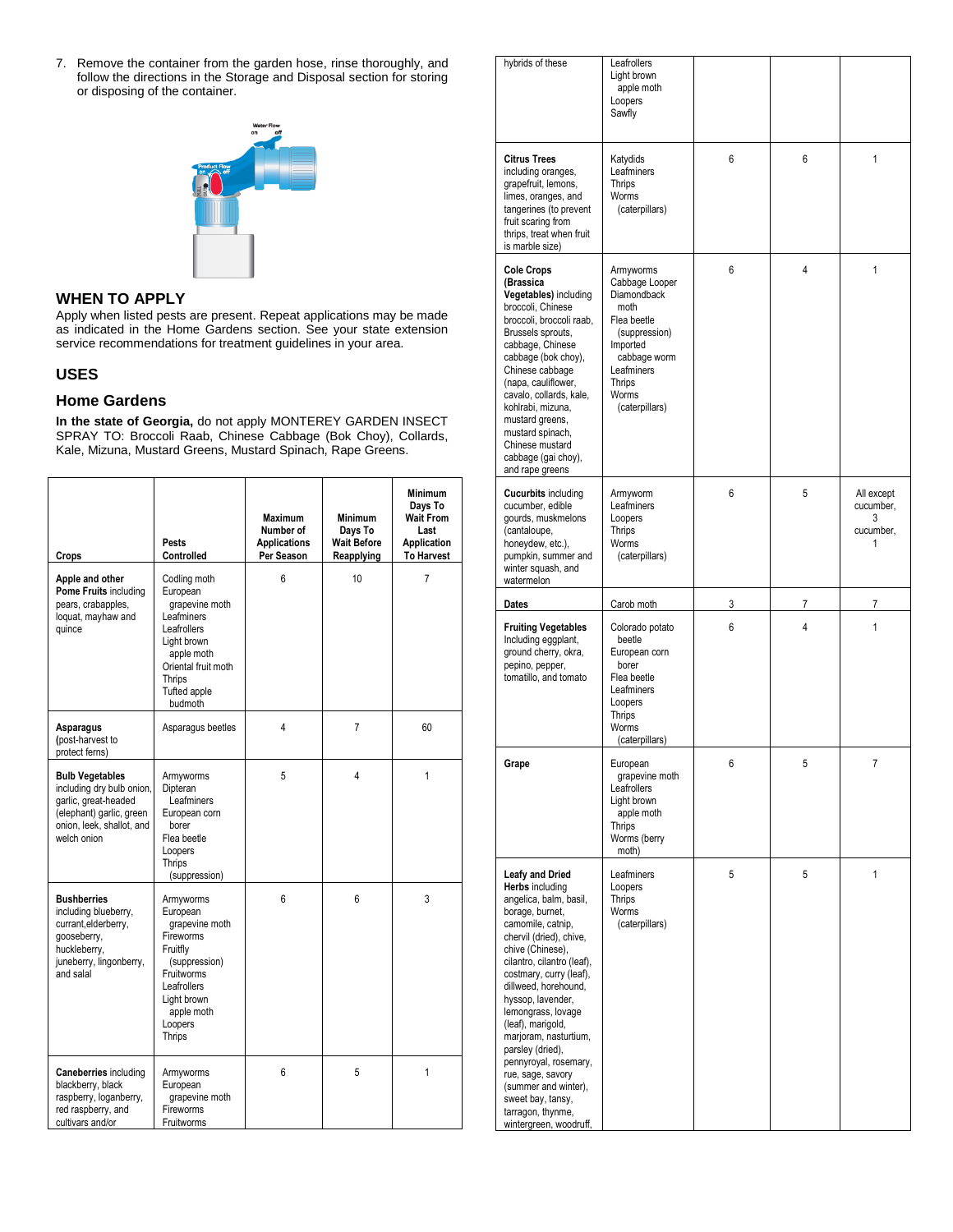| and wormwood                                                                                                                                                                                                                                                                                                                                                                                                                                                                                                                                                                                        |                                                                                                                                          |   |           |                              |
|-----------------------------------------------------------------------------------------------------------------------------------------------------------------------------------------------------------------------------------------------------------------------------------------------------------------------------------------------------------------------------------------------------------------------------------------------------------------------------------------------------------------------------------------------------------------------------------------------------|------------------------------------------------------------------------------------------------------------------------------------------|---|-----------|------------------------------|
| <b>Leafy Vegetables</b><br>Including amaranth,<br>arqula, cardoon,<br>celery, celtuce,<br>chervil, Chinese<br>celery, Chinese<br>spinach, corn salad,<br>dandeli, dock, edible-<br>leaved<br>chrysanthemum,<br>endive (escarole).<br>Florence fennel.<br>garden cress, garden<br>purslane, garland<br>chrysanthemum, head<br>lettuce, leaf lettuce,<br>leafy amaranth, New<br>Zealand spinach,<br>orach, parsley,<br>radicchio (red<br>chicory), rhubarb,<br>spinach, Swiss chard,<br>tampala, upland<br>cress, vine spinach,<br>watercress, winter<br>cress, winter purslane,<br>and yellow rocket | <b>Diamondback</b><br>moth<br>Leafminers<br>Loopers<br>Thrips<br>Worms<br>(caterpillars)                                                 | 6 | 4         | 1                            |
| Leaves of Root and<br><b>Tuber Vegetables</b><br>including bitter<br>cassava, black salsify,<br>carrot, celeriac (celery<br>root), chicory,<br>dasheen (taro), edible<br>burdock, garden beet,<br>oriental radish<br>(daikon), parship,<br>radish, rutabaga,<br>sugar beet, sweet<br>cassava, sweet<br>potato, tanier, true<br>yam, turnip, turnip<br>greens, and turnip-<br>rooted chervil                                                                                                                                                                                                         | <b>Diamondback</b><br>moth<br>Leafminers<br>Loopers<br>Thrips<br>Worms<br>(caterpillars)                                                 | 6 | 4         | 1                            |
| Peppermint and<br>Spearmint                                                                                                                                                                                                                                                                                                                                                                                                                                                                                                                                                                         | Armyworms<br>Cutworms<br>Leafminers<br>Loopers<br>Thrips<br>(suppression)                                                                | 4 | 4         | 7                            |
| Pomegranate                                                                                                                                                                                                                                                                                                                                                                                                                                                                                                                                                                                         | Fruit fly<br>Leatrollers<br>Moths<br>Naval<br>orangeworm<br>Peach twig borer<br>Thrips                                                   | 3 | $10 - 14$ | 7                            |
| Potatoes, Tuberous<br>and Corm<br>Vegetables, including<br>arracacha, arrowroot,<br>artichoke, bitter<br>cassava, chayote foot,<br>Chinese artichoke,<br>chufa, dasheen,<br>edible canna, ginger,<br>Jersusalum artichoke,<br>leren, potato, sweet<br>cassava, sweet<br>potato, tanier, true<br>yam, tumeric, and<br>yam bean                                                                                                                                                                                                                                                                       | Artichoke plume<br>moth<br>Colorado potato<br>beetle<br>Corn borers<br>Leafminers<br>Loppers<br><b>Thrips</b><br>Worms<br>(caterpillars) | 6 | 7         | Artichoke,2<br>All others, 7 |
| <b>Root Vegetables</b><br>including black salsify,<br>carrot, celeriac,<br>chicory, edible<br>burdock, garden beet,<br>ginseng, horseradish,<br>oriental radish,<br>parsnip, radish,                                                                                                                                                                                                                                                                                                                                                                                                                | Armyworms<br>European corn<br>borer<br>Flea beetle<br>Leafminers<br>Loopers<br>Thrips                                                    | 3 | 7         | 3                            |

| rutabaga, salsify,<br>skirret, Spanish<br>salsify, sugar beet,<br>turnip, turnip-rooted<br>chervil, rutnip-rooted<br>parsley                                                                                                                                                                                                                                                                                                                                                        |                                                                                                                                                                   |   |    |                                                                                                                                       |
|-------------------------------------------------------------------------------------------------------------------------------------------------------------------------------------------------------------------------------------------------------------------------------------------------------------------------------------------------------------------------------------------------------------------------------------------------------------------------------------|-------------------------------------------------------------------------------------------------------------------------------------------------------------------|---|----|---------------------------------------------------------------------------------------------------------------------------------------|
| Spices including<br>allspice, anise (seed,<br>annatto (seed), black<br>caraway, caper<br>(buds), caraway,<br>cardamom, cassia<br>(buds). Celery (seed),<br>cinnamon, clove<br>(buds), common<br>fennel, coriander<br>(seed), culantro<br>(seed), cumin, dill<br>(seed), Florence<br>fennel (seed),<br>fenugreek, grains of<br>paradise, juniper<br>(berry), lovage (seed,<br>mace, mustard (seed),<br>nutmeg, poppy (seed),<br>saffron, star anise,<br>vanilla, and white<br>pepper | Flea beetle<br>Leafminers<br>Thrips                                                                                                                               | 5 | 10 | 14                                                                                                                                    |
| <b>Stone Fruits</b><br>including apricot,<br>cherries, nectarine,<br>peach, plum and<br>prune                                                                                                                                                                                                                                                                                                                                                                                       | <b>Borers</b><br>European<br>grapevine moth<br>Fruitflies<br>Fruitworm<br>Leafminers<br>Leafrollers<br>Light brown apple<br>moth<br>Oriental fruit moth<br>Thrips | 6 | 7  | Apricot, all<br>except<br>cherry,<br>peach, plum.<br>prune,<br>nectarine, 14<br>Cherry, plum<br>and prune, 7<br>Nectarine<br>peach, 1 |
| Strawberry                                                                                                                                                                                                                                                                                                                                                                                                                                                                          | Armyworms<br>European<br>grapevine moth<br>Leafrollers<br>Light brown apple<br>moth<br>Thrips                                                                     | 5 | 5  | 1                                                                                                                                     |
| <b>Succulent and Dried</b><br><b>Beans and Peas</b><br>including adzuki bean,<br>blackeyed pea,<br>chickpea, cowpea,<br>crowder pea, edible-<br>pod pea, English pea,<br>fava bean, field bean,<br>field pea, garbanzo<br>bean, garden pea,<br>green pea, kidney<br>bean, lentil, lima bean,<br>lupins, mungbean,<br>navy bean, pigeon<br>pea, pinto bean,<br>runner bean, snap<br>bean, snow pea,<br>sugar snap pea,<br>tepary bean, wax<br>bean, and yardlong<br>bean             | <b>Borers</b><br>Leafminers<br>Loopers<br>Thrips<br>Worms<br>(caterpillars)                                                                                       | 6 | 5  | Succulent, 3<br>Dried. 28                                                                                                             |
| Sweet Corn (for<br>earworms, treat silk<br>frequently as it grows)                                                                                                                                                                                                                                                                                                                                                                                                                  | Corn borers<br>Earworm<br>Worms<br>(caterpillars)                                                                                                                 | 6 | 3  | 1                                                                                                                                     |
| <b>Tree Nuts including</b><br>almonds, cashew,<br>chestnut, filbert<br>(hazelnut),<br>macadamia, pecans,<br>pistachio, and walnuts                                                                                                                                                                                                                                                                                                                                                  | Codling moth<br>Filbert worm<br>Husk fly<br>(suppression)<br>Leafrollers<br>Light brown apple<br>moth<br>Navel<br>orangeworms<br>Peach twig borer                 | 5 | 7  | 1                                                                                                                                     |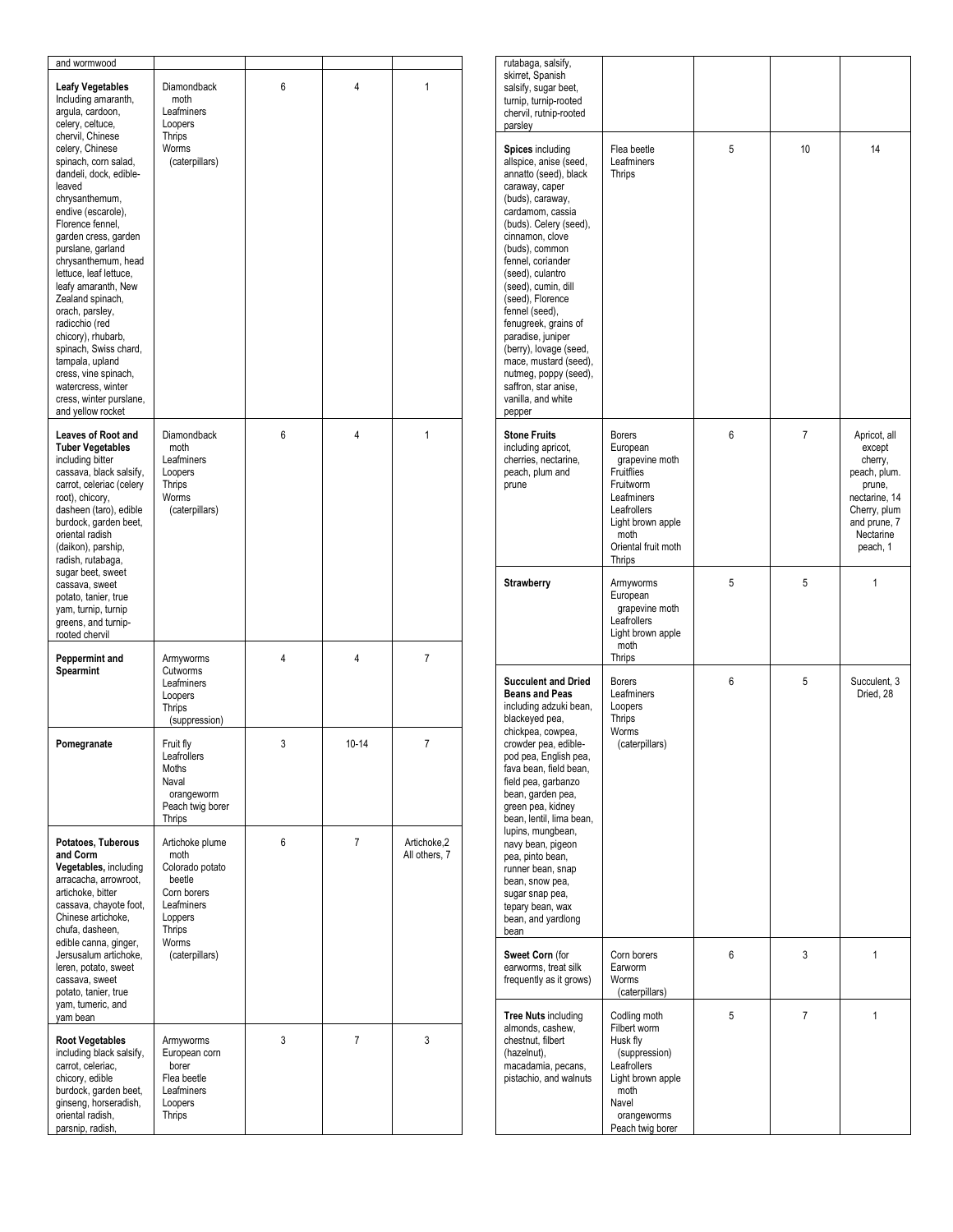|                                                                                                                                                                                                                                                                                                                                                                                                                        | Pecan nut<br>Casebearer<br>Redhumped<br>caterpillar<br>Shuckworms<br>Webworms                                           |   |                                                        |   |
|------------------------------------------------------------------------------------------------------------------------------------------------------------------------------------------------------------------------------------------------------------------------------------------------------------------------------------------------------------------------------------------------------------------------|-------------------------------------------------------------------------------------------------------------------------|---|--------------------------------------------------------|---|
| <b>Tropical Tree Fruits</b><br>including acerola,<br>atemova, avocado,<br>biriba, black sapote,<br>canistel, cherimoya,<br>custard apple, Feijoa,<br>guava, ilama,<br>jaboticaba, longan,<br>lychee, mamey<br>sapote, mango,<br>papaya, passionfruit,<br>pulasan, rambutan,<br>sapodilla, soursop,<br>Spanish lime, star<br>apple, starfruit, sugar<br>apple, ti leaves, wax<br>jambu (wax apple).<br>and white sapote | Suppression<br>European<br>grapevine moth<br>Katydids<br>Light brown<br>apple moth<br>Thrips<br>Worms<br>(caterpillars) | 4 | 7                                                      | 1 |
| All Crops Listed In<br><b>This Table</b>                                                                                                                                                                                                                                                                                                                                                                               | Fire Ants                                                                                                               |   | See application directions in<br>Lawns and Ornamentals |   |

#### **Lawns and Ornamentals**

| <b>Use Site</b>                                                                                                               | <b>Pests Controlled</b>                                                                                                                                                     | Comments                                                                                                                                                                                                                                                                                                                                                                                                                                                                                                                                                                                                                       |
|-------------------------------------------------------------------------------------------------------------------------------|-----------------------------------------------------------------------------------------------------------------------------------------------------------------------------|--------------------------------------------------------------------------------------------------------------------------------------------------------------------------------------------------------------------------------------------------------------------------------------------------------------------------------------------------------------------------------------------------------------------------------------------------------------------------------------------------------------------------------------------------------------------------------------------------------------------------------|
| Lawns                                                                                                                         | Worms (including small<br>$(<3/4")$ armyworm,<br>and sod webworm<br>Cat fleas (suppression<br>only)                                                                         | Mix the amount of MONTEREY GARDEN<br>INSECT SPRAY specified per gallon of<br>spray and uniformly apply a minimum of<br>3 gallons of spray per 1,000 sq. ft. of<br>area. Delay watering or mowing for 12 to<br>24 hours after application.                                                                                                                                                                                                                                                                                                                                                                                      |
|                                                                                                                               |                                                                                                                                                                             | Armyworms: For best results, apply in<br>early morning or late afternoon.                                                                                                                                                                                                                                                                                                                                                                                                                                                                                                                                                      |
|                                                                                                                               |                                                                                                                                                                             | Cat Fleas: Apply early or late in the day<br>since control requires contact with dilute<br>spray before drying. Thorough coverage<br>is necessary. Reapply in 7 to 14 days to<br>control adults that have emerged from<br>pupae present at time of initial treatment.                                                                                                                                                                                                                                                                                                                                                          |
| <b>Outdoor Ornamentals</b><br>(herbaceous and woody<br>plants)                                                                | Gall midges<br>Leaf feeding beetles<br>Leafminers<br>Sawfly larvae<br>Thrips<br>Worms, including<br>loopers, webworms,<br>bagworms, gypsy<br>moth, and tent<br>caterpillars | Mix the amount of MONTEREY GARDEN<br>INSECT SPRAY specified per pint, quart<br>or gallon of spray and uniformly spray<br>foliage to point of runoff. Uniform<br>coverage of upper and lower leaf<br>surfaces is essential for effective insect<br>control.                                                                                                                                                                                                                                                                                                                                                                     |
| Lawns,<br>Ornamentals.<br><b>Home Gardens</b><br>(see listed crops in<br>previous table)<br>and Other<br><b>Outdoor Areas</b> | Fire ants                                                                                                                                                                   | Individual Fire Ant Mounds:<br>Mix the<br>MONTERFY<br>GARDEN<br>of<br>amount<br>INSECT SPRAY specified per gallon of<br>spray and use sprinkler can or similar<br>device to apply the diluted spray as a<br>mound drench, using 1 to 2 gallons per<br>mound. Do not use pressurized sprays.<br>Apply about 10% of the spray volume<br>around the perimeter of the mound and<br>the remainder directly to the mound. Do<br>not disturb fire ant mound prior to<br>application. If possible, apply following<br>recent rainfall. For best results, apply<br>when weather is cool, 65 to 85°F, or in<br>early morning or evening. |

## **STORAGE AND DISPOSAL**

Do not contaminate water, food, or feed by storage and disposal. **Pesticide Storage:** Store in original container only in secure or locked storage area.

**Container Handling:** Nonrefillable container. Do not reuse or refill this container. If empty: Place in trash or offer for recycling if available. If partly filled: Call your local solid waste agency for disposal instructions. Never place unused product down any indoor or outdoor drain.

## **TERMS AND CONDITIONS OF USE**

If terms of the following Warranty Disclaimer, Inherent Risks of Use, and Limitation of Remedies are not acceptable, return unopened package at once to the seller for a full refund of purchase price paid. Otherwise, use by the buyer or any other user constitutes acceptance of the terms under Warranty Disclaimer, Inherent Risks of Use and Limitation of Remedies.

#### **WARRANTY DISCLAIMER**

Seller warrants that this product conforms to the chemical description on the label and is reasonably fit for the purposes stated on the label when used in strict accordance with the directions, subject to the inherent risks set forth below. TO THE EXTENT PERMITTED BY LAW, SELLER MAKES NO OTHER EXPRESS OR IMPLIED WARRANTY OF MERCHANTABILITY OR FITNESS FOR A PARTICULAR PURPOSE OR ANY OTHER EXPRESS OR IMPLIED WARRANTY.

#### **INHERENT RISKS OF USE**

It is impossible to eliminate all risks associated with use of this product. Plant injury, lack of performance, or other unintended consequences may result because of such factors as use of the product contrary to label instructions (including conditions noted on the label, such as unfavorable temperature, soil conditions, etc.), abnormal conditions (such as excessive rainfall, drought, tornadoes, hurricanes), presence of other materials, the manner of application, or other factors, all of which are beyond the control of Seller. All such risks shall be assumed by Buyer.

#### **LIMITATION OF REMEDIES**

To the extent permitted by law, the exclusive remedy for losses or damages resulting from this product (including claims based on contract, negligence, strict liability, or other legal theories), shall be limited to, at Seller's election, one of the following:

- 1. Refund of purchase price paid by buyer or user for product bought, or
- 2. Replacement of amount of product used.

To the extent permitted by law, Seller shall not be liable for losses or damages resulting from handling or use of this product unless Seller is promptly notified of such loss or damage in writing. In no case shall Seller be liable for consequential or incidental damages or losses.

The terms of the Warranty Disclaimer, Inherent Risks of Use, and Limitation of Remedies cannot be varied by any written or verbal statements or agreements. No employee or sales agent of the Seller or the Seller is authorized to vary or exceed the terms of the Warranty Disclaimer or this Limitation of Remedies in any manner.

#### **MANTENGA FUERA DEL ALCANCE DE LOS NINOS**

En casos de emergencia relacionados con este producto que pongan en peligro la salud o el ambiente, llame al teléfono 1-800-992-5994.

# **DECLARACIONES PREVENTIVAS**

#### **RIESGOS AMBIENTALES**

Este producto es tóxico durante tres horas después del tratamiento para las abejas que entren en contacto con él. No aplique este pesticida a las partes de las plantas en floración, que producen polen o néctar si las abejas podrían forrajear en las plantas durante ese período. Este producto es tóxico para los invertebrados acuáticos. Para proteger el ambiente, no permita que el pesticida entre o fluya a los desagües de aguas pluviales,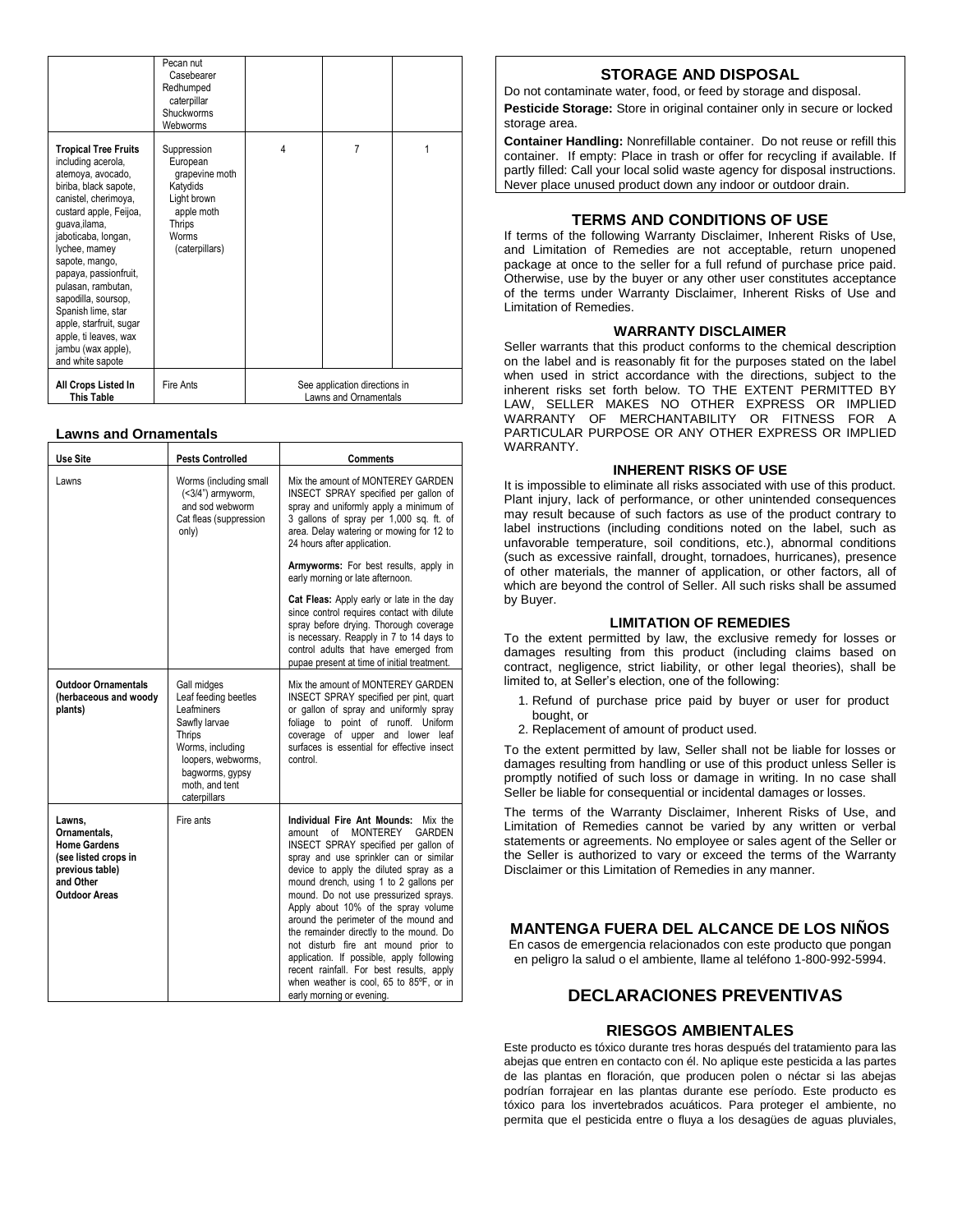acequias de drenaje, canalones, o aguas superficiales. La aplicación de este producto en un tiempo apacible, cuando no haya pronósticos de lluvia para las próximas 24 horas, asegurará que ni el viento sople, ni la lluvia lave el pesticida fuera del área de tratamiento. Lavar el equipo de aplicación sobre el área tratada ayudará a evitar el flujo a cuerpos de agua o sistemas de drenaje.

## **INSTRUCCIONES PARA EL USO**

El uso de este producto sin seguir estrictamente las instrucciones en su etiqueta es una violación de la ley federal. Lea todas las instrucciones de uso antes de aplicarlo.

AGÍTELO BIEN ANTES DE USARLO. EVITE LA CONGELACIÓN DEL PRODUCTO.

Para el uso residencial en jardines, céspedes y plantas ornamentales del hogar. No debe usarse en plantas que se cultivan para la venta u otros usos comerciales, ni para la producción comercial de semillas, ni para fines de investigación.

MONTEREY GARDEN INSECT SPRAY está hecho para controlar gusanos (orugas) y otros insectos listados. MONTEREY GARDEN INSECT SPRAY no tiene consecuencias importantes contra los insectos depredadores beneficiosos, ácaros depredadores y arañas, pero si contra las plagas objetos del control. Es posible observar los insectos susceptibles al producto en la plantas hasta varias horas después del tratamiento, pero habrán cesado la alimentación activa antes de morirse.

#### **CÓMO APLICARLO**

Agregue la cantidad necesaria del MONTEREY GARDEN INSECT SPRAY a la cantidad especificada de agua, mezcle bien y aplique uniformemente tanto a la parte superior como inferior del follaje de las plantas. Se recomienda mezclar sólo la cantidad que haga falta para un sólo tratamiento. Para obtener mejores resultados en los huertos de hortalizas, no use más de tres galones de rocío para una área de 1,000 pies².

No use utensilios de cocina para medir. Mantenga los utensilios para medir junto con el producto y fuera del alcance de los niños.

|                        | <b>Monterey Garden Insect Spray</b><br>por Pinta, Cuarto de Galón y Galón de Rocío |                                                              |                                                  |  |  |  |
|------------------------|------------------------------------------------------------------------------------|--------------------------------------------------------------|--------------------------------------------------|--|--|--|
| Unidad de Medida*      | Por Pinta<br>(16 onzas<br>líquidas)<br>de Rocío                                    | Por Cuarto de<br>Galón<br>(32 onzas<br>líquidas)<br>de Rocío | Por Galón<br>(128 onzas<br>líquidas)<br>de Rocío |  |  |  |
| Onzas Líquidas (fl oz) | 0,25 onzas<br>líquidas                                                             | 0,5 onzas líquidas                                           | 2,0 onzas<br>líquidas                            |  |  |  |
| Cucharadas             | 1/ <sub>2</sub> cucharada<br>4 cucharadas<br>1 cucharada                           |                                                              |                                                  |  |  |  |

\* Factores de conversión: 1 onza líquida = 30 ml = dos cucharadas = 6 cucharaditas (1 cucharadita = 1/3 de cucharada)

## **MODO DE APLICACIÓN (Agítelo bien antes de usarlo).**

MONTEREY GARDEN INSECT SPRAY puede aplicarse con un rociador de gatillo, con un rociador sostenido con la mano, con un rociador portátil de morral o con rociadores de extremo de manguera. Use un rociador de extremo de manguera que pueda ajustarse para suministrar una proporción de dilución de alrededor de 2 onzas líquidas. (4 cucharadas) de MONTEREY GARDEN INSECT SPRAY por galón de rocío. Si este producto viene en un envase para conectarse como un rociador de extremo de manguera, consulte las instrucciones que siguen a continuación:

#### **Instrucciones para el Rociador de Extremo de la Manguera:**

- 1. Antes de comenzar, asegúrese que la válvula de flujo de agua con el tope azul esté en la posición de «OFF» y que la válvula lateral roja de flujo del producto apunte hacia arriba, en la posición «OFF».
- 2. Agite bien el envase y conéctelo a su manguera de regar.
- 3. Abra el grifo del agua.
- 4. Para aplicar el producto, saque el pasador lateral con la etiqueta «PULL OUT» y gire la válvula roja del producto a la posición «ON». Mientras sostiene el rociador a nivel de su cintura, apunte el rociador lejos de su cara y cuerpo, y gire la válvula con el tope azul en la dirección de las manecillas del reloj a la posición vertical «OFF» y reponga el pasador lateral en su puesto.
- 5. Al terminar de rociar, o al suspender el rociado, oprima hacia atrás, con el pulgar, la válvula azul superior para cerrar el agua. Gire la válvula lateral roja de flujo del producto en dirección de las manecillas del reloj a la posición vertical «OFF» y reponga el pasador lateral en su puesto.
- 6. Cierre el agua en el grifo.
- 7. Quite el envase de la manguera de jardín, lávelo a fondo, y siga las instrucciones en la sección de almacenamiento y eliminación para almacenar o eliminar el recipiente.



#### **CUANDO APLICAR EL PRODUCTO**

Aplíquelo cuando las plagas listadas estén presentes. Se podrán repetir las aplicaciones como está indicado en la sección de Huertos familiares. Consulte las recomendaciones de servicio de la extensión estatal para conocer las pautas de tratamiento en su área.

#### **USOS**

#### **Huertos Familiares**

**En el estado de Georgia,** no aplique el MONTEREY GARDEN INSECT SPRAY a: Rapini, repollo chino (bok choi), berza, col rizada, colinabo, mizuna, espinaca mostaza, y colza.

| <b>Cultivos</b>                                                                                                                                          | Plagas<br>Controladas                                                                                                                                                                                                          | Número<br>Máximo de<br>Aplicacion<br>es por<br>Temporada | Lapso<br>Mínimo<br>en Días de<br><b>Espera Antes</b><br>de<br>Reaplicar | Lapso<br>Mínimo en<br>Días Desde<br>la Ultima<br>Aplicación<br>Hasta la<br>Cosecha |
|----------------------------------------------------------------------------------------------------------------------------------------------------------|--------------------------------------------------------------------------------------------------------------------------------------------------------------------------------------------------------------------------------|----------------------------------------------------------|-------------------------------------------------------------------------|------------------------------------------------------------------------------------|
| Manzanos y otros<br>Pomos, entre otros peras.<br>manzano silvestre, níspero<br>japonés, espino de mayo y<br>membrillo                                    | Polilla de la manzana<br>Polilla<br>europea del racimo<br>Minadores de hojas<br>Enrolladores de hojas<br>Polilla marrón<br>claro de la manzana<br>Polilla oriental de la<br>fruta<br><b>Trips</b><br>Palomilla de las<br>yemas | 6                                                        | 10                                                                      | $\overline{7}$                                                                     |
| Esparrago<br>(Luego de la cosecha para<br>proteger los helechos)                                                                                         | Escarabajos del<br>espárrago                                                                                                                                                                                                   | 4                                                        | $\overline{7}$                                                          | 60                                                                                 |
| Hortalizas de Bulbo, cebolla<br>de bulbo seco, ajo, ajo<br>elefante, cebollín, ajo porro,<br>escaloña, y cebolleta                                       | Orugas militares:<br>Dipteran (moscas)<br>Minadores de hojas<br>Barrenador<br>europeo del maíz<br>Pulguilla<br>Geométridos<br>Trips<br>(supresión)                                                                             | 5                                                        | 4                                                                       | $\mathbf{1}$                                                                       |
| <b>Bayas</b> que incluye<br>arándanos, grosella, saúco,<br>grosella espinosa,<br>arándano siempreverde,<br>quillomo del Canadá,<br>arándano rojo y salal | Orugas militares:<br>Polilla europea del<br>racimo<br>Rhopobota<br>naevana<br>Mosca de la fruta<br>(supresión)<br>Gusanos de las<br>frutas<br>Enrolladores de<br>hojas<br>Polilla marrón<br>claro de la<br>manzana             | ĥ                                                        | 6                                                                       | 3                                                                                  |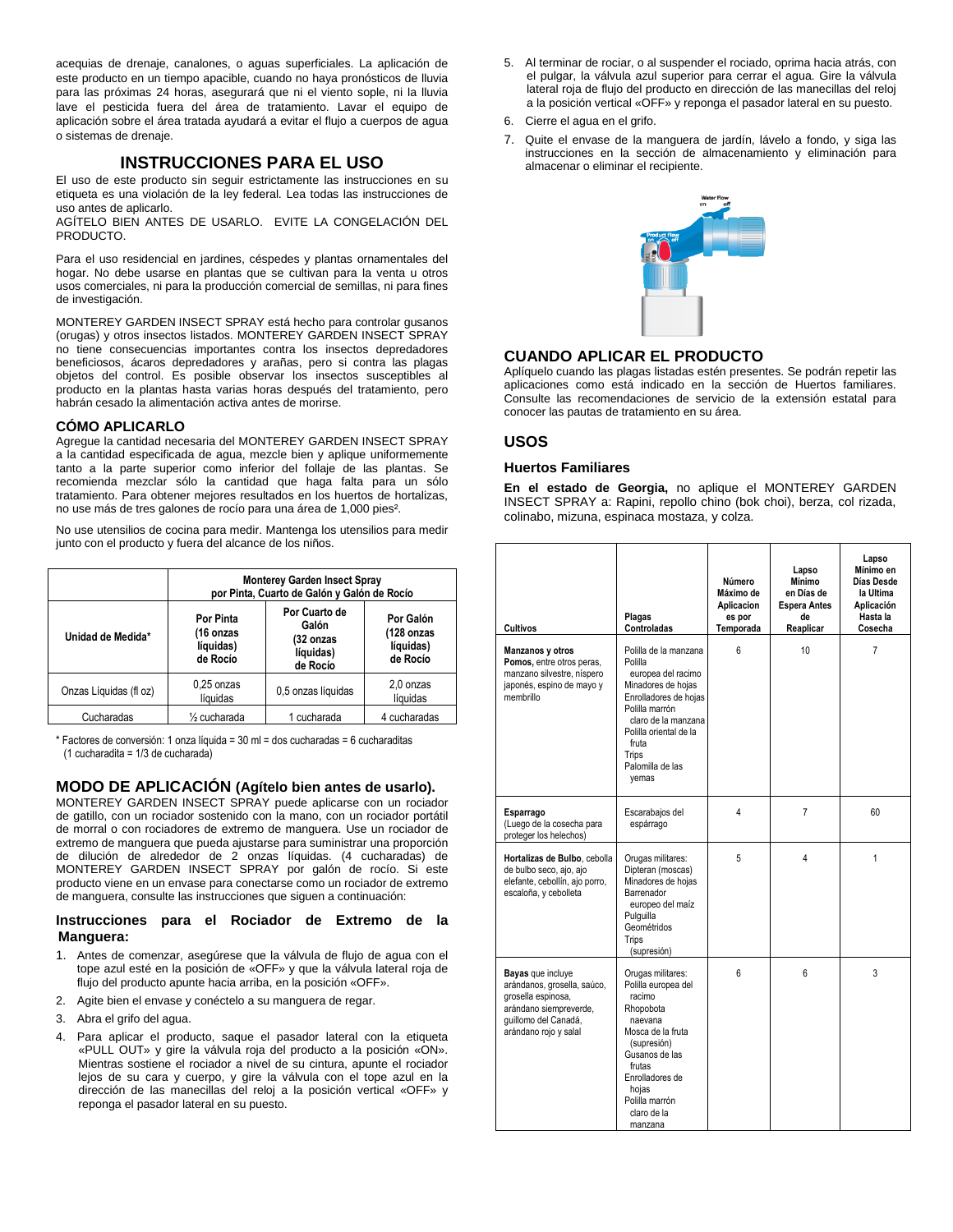|                                                                                                                                                                                                                                                                                                                                                                                                                                                                                                                                             | Geométridos<br>Trips                                                                                                                                                                                                |   |   |                                                    |
|---------------------------------------------------------------------------------------------------------------------------------------------------------------------------------------------------------------------------------------------------------------------------------------------------------------------------------------------------------------------------------------------------------------------------------------------------------------------------------------------------------------------------------------------|---------------------------------------------------------------------------------------------------------------------------------------------------------------------------------------------------------------------|---|---|----------------------------------------------------|
| Moras que incluyen el<br>arándano, la frambuesa<br>negra, zarzamora de<br>Logan, frambuesa roja,<br>variedades cultivadas y/o<br>híbrido de éstas                                                                                                                                                                                                                                                                                                                                                                                           | Orugas militares:<br>Polilla europea del<br>racimo<br>Rhopobota<br>naevana<br>Gusanos de las<br>frutas<br>Enrolladores de<br>hojas<br>Polilla marrón<br>claro de la<br>manzana<br>Geométridos<br>Moscas portasierra | 6 | 5 | 1                                                  |
| Cítricos que incluyen la<br>naranja, la toronja, el limón,<br>las limas, y mandarinas<br>(para evitar las marcas<br>producidas por los trips,<br>trate la fruta cuando tiene el<br>tamaño de una metra)                                                                                                                                                                                                                                                                                                                                     | Saltamontes<br>Minadores de hojas<br>Trips<br>Gusanos<br>(Orugas)                                                                                                                                                   | 6 | 6 | 1                                                  |
| <b>Cultivos de Coles</b><br>(Hortalizas Brassica) que<br>incluyen el brócoli, el<br>brócoli chino, el rapini, los<br>repollitos de Bruselas, el<br>repollo, el repollo chino<br>(bok choi), el repollo chino<br>(el napa, el coliflor, la col<br>cavalo, la berza, la col<br>rizada, el colinabo, la<br>mizuna, la espinaca<br>mostaza, el repollo chino de<br>mostaza (gai choy), y la<br>colza                                                                                                                                            | Orugas militares:<br>Geométrido del<br>repollo<br>Polilla de las<br>crucíferas<br>Pulguilla<br>(supresión)<br>Oruga<br>importada del<br>repollo<br>Minadores de hojas<br>Trips<br>Gusanos<br>(Orugas)               | 6 | 4 | 1                                                  |
| Cucurbitáceas que<br>incluyen el pepino, las<br>calabazas comestibles, los<br>melones (cantalupo,<br>«honeydew», etc.), la<br>calabaza común, la<br>calabaza de verano e<br>invierno y la patilla                                                                                                                                                                                                                                                                                                                                           | Orugas militares<br>Minadores de hojas<br>Geométridos<br>Trips<br>Gusanos<br>(Orugas)                                                                                                                               | 6 | 5 | Todas,<br>excepto el<br>pepino<br>3<br>pepino<br>1 |
| Dátiles                                                                                                                                                                                                                                                                                                                                                                                                                                                                                                                                     | Polilla del algarrobo                                                                                                                                                                                               | 3 | 7 | 7                                                  |
| Hortalizas de Fruto<br>Que incluyen la berenjena,<br>el alquequenje, el<br>quimbombó, pepino, la<br>pimienta, el tomatillo, y el<br>tomate                                                                                                                                                                                                                                                                                                                                                                                                  | Escarabajo de la<br>papa de Colorado<br>Barrenador<br>europeo<br>del maíz<br>Pulguilla<br>Minadores de hojas<br>Geométridos<br>Trips<br>Gusanos<br>(Orugas)                                                         | 6 | 4 | 1                                                  |
| Uvas                                                                                                                                                                                                                                                                                                                                                                                                                                                                                                                                        | Polilla europea del<br>racimo<br>Enrolladores de<br>hojas<br>Polilla marrón claro<br>de la manzana<br>Trips<br>Gusanos (polilla de<br>la baya de la uva)                                                            | 6 | 5 | $\overline{7}$                                     |
| <b>Hierbas Frondosas</b><br>y Secas que incluyen la<br>angélica, el bálsamo, la<br>albahaca, la borraja, la<br>sanguisorba, la manzanilla,<br>la hierba gatera, el perifollo<br>(seco), el cebollino, el<br>cebollino chino, el cilantro,<br>el cilantro (hoja), la<br>balsamita, curry (hoja), el<br>eneldo, el marrubio, el<br>hisopo, la lavanda, la caña<br>de limón, el apio de monte<br>(hoja), el tagete, la<br>mejorana, la capuchina, el<br>perejil (seco), el poleo, el<br>romero, la ruda, la salvia, la<br>ajedrea (de verano e | Minadores de hojas<br>Geométridos<br>Trips<br>Gusanos<br>(Orugas)                                                                                                                                                   | 5 | 5 | 1                                                  |

| invierno), el laurel, el<br>tanaceto, el estragón, el<br>timo, la gaulteria, la<br>aspérula olorosa y el ajenjo                                                                                                                                                                                                                                                                                                                                                                                                                                                                                                                                                                                                                                                   |                                                                                                                                                                  |   |                |                                      |
|-------------------------------------------------------------------------------------------------------------------------------------------------------------------------------------------------------------------------------------------------------------------------------------------------------------------------------------------------------------------------------------------------------------------------------------------------------------------------------------------------------------------------------------------------------------------------------------------------------------------------------------------------------------------------------------------------------------------------------------------------------------------|------------------------------------------------------------------------------------------------------------------------------------------------------------------|---|----------------|--------------------------------------|
| HORTALIZAS DE HOJA<br>Verde<br>Que incluyen el amaranto,<br>la arúgula, el cardo, el apio,<br>el mastuerzo, la lechuga<br>china, el perifollo, el apio<br>chino, el bledo, el canónigo,<br>el diente de león, la lengua<br>de vaca, el crisantemo de<br>hojas comestibles, la<br>endivia (escarola), el hinojo<br>de Florencia, el mastuerzo,<br>la verdolaga, el crisantemo<br>de la guirlanda, la lechuga<br>de cabeza, la lechuga de<br>hoja, el amaranto en hojas,<br>la espinaca de Nueva<br>Zelanda, el armuelle, el<br>perejil, la achicoria roja, el<br>ruibarbo, la espinaca, la<br>acelga, el amaranto<br>tampala, la hierba de Santa<br>Bárbara, la basella rubra, el<br>berro, el berro de invierno,<br>la verdolaga de invierno y la<br>eruca sativa | Polilla de<br>las crucíferas<br>Minadores de hojas<br>Geométridos<br>Trips<br>Gusanos<br>(Orugas)                                                                | 6 | 4              | 1                                    |
| Hojas de Hortalizas de<br>Raíz y Tubérculos que<br>incluyen la yuca amarga,<br>escorzonera, zanahoria,<br>apio nabo (raíz del apio),<br>achicoria, taro, bardana<br>comestible, remolacha de<br>jardín, rábano sativus<br>(daikon), chirivía, rábano,<br>nabo sueco, remolacha<br>azucarera, yuca dulce,<br>batata, ocumo, ñame, nabo,<br>hojas de nabos y perifollo<br>tuberoso                                                                                                                                                                                                                                                                                                                                                                                  | Polilla de<br>las crucíferas<br>Minadores de hojas<br>Geométridos<br>Trips<br>Gusanos<br>(Orugas)                                                                | 6 | 4              | 1                                    |
| Menta y Menta Verde                                                                                                                                                                                                                                                                                                                                                                                                                                                                                                                                                                                                                                                                                                                                               | Orugas militares:<br>Gusanos<br>cortadores<br>Minadores de hojas<br>Geométridos<br>Trips<br>(supresión)                                                          | 4 | 4              | 7                                    |
| Granada                                                                                                                                                                                                                                                                                                                                                                                                                                                                                                                                                                                                                                                                                                                                                           | Mosca de las frutas<br>Enrolladores<br>de hojas<br>Polilla<br>Orugas<br>de la naranja<br>navel<br>Minadora de las<br>ramas<br>melocotonero<br>Trips              | 3 | $10 - 14$      | 7                                    |
| Hortalizas, Tubérculos y<br>Cormos, arracacha,<br>arruruz, alcachofa, yuca<br>amarga, chayote, alcachofa<br>china, chufa, taro, canna<br>comestible, jengibre,<br>tupinambur, lerén, papa,<br>yuca dulce, batata, ocumo,<br>ñame, cúrcuma y jicama                                                                                                                                                                                                                                                                                                                                                                                                                                                                                                                | Polilla de la<br>alcachofa<br>Escarabajo de la<br>papa<br>de Colorado<br>Minadores del maíz<br>Minadores de hojas<br>Geométridos<br>Trips<br>Gusanos<br>(Orugas) | 6 | 7              | Alcachofa,2<br>Todos los<br>demás, 7 |
| Hortalizas de Raiz que<br>incluyen la escorzonera, la<br>zanahoria, el apio nabo, la<br>achicoria, la bardana<br>comestible, la remolacha de<br>jardín, el ginseng, el rábano<br>picante, el rábano japonés,<br>la chirivía, el rábano, el<br>nabo sueco, el salsifí, el<br>Sium sisarum, el salsifí<br>español, la remolacha<br>azucarera, el nabo, el<br>perifollo tuberoso, el perejil<br>tuberoso                                                                                                                                                                                                                                                                                                                                                             | Orugas militares:<br>Barrenador<br>europeo del maíz<br>Pulquilla<br>Minadores de hojas<br>Geométridos<br>Trips                                                   | 3 | $\overline{7}$ | 3                                    |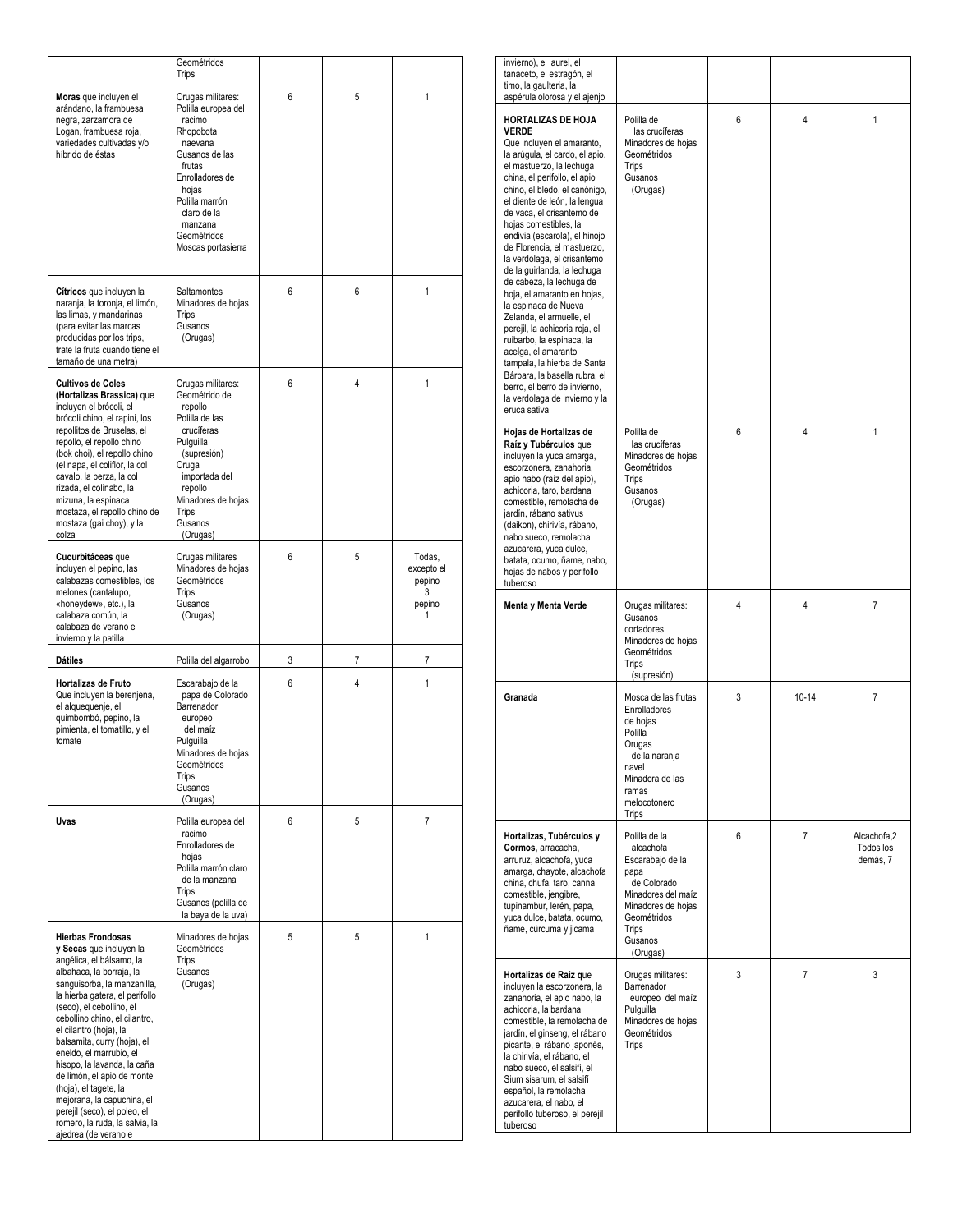| Plantas de Especias que<br>incluyen la pimienta de<br>Jamaica, el anís, el onoto,<br>la alcaravea, el alcaparro<br>(brotes), el cardamomo, la<br>cassia (brotes). Apio<br>(semillas), la canela, el<br>clavo (brotes), el hinojo<br>común, el coriandro<br>(semillas), el culantro<br>(semillas), el comino, el<br>eneldo (semillas), el hinojo<br>de Florencia (semillas), el<br>fenogreco, la aframomun<br>melegueta, el enebro<br>(baya), el apio de monte<br>(semillas), la hierba julia, la<br>mostaza (semillas), la nuez<br>moscada, la amapola<br>(semillas), el azafrán, el<br>anís estrellado, la vainilla y<br>la pimienta blanca | Pulguilla<br>Minadores de hojas<br>Trips                                                                                                                                                                                                   | 5 | 10             | 14                                                                                                                                                                                    |
|----------------------------------------------------------------------------------------------------------------------------------------------------------------------------------------------------------------------------------------------------------------------------------------------------------------------------------------------------------------------------------------------------------------------------------------------------------------------------------------------------------------------------------------------------------------------------------------------------------------------------------------------|--------------------------------------------------------------------------------------------------------------------------------------------------------------------------------------------------------------------------------------------|---|----------------|---------------------------------------------------------------------------------------------------------------------------------------------------------------------------------------|
| Frutas de Hueso que<br>incluyen el albaricoque, las<br>cerezas, la nectarina, el<br>durazno, la ciruela, y la<br>ciruela pasa.                                                                                                                                                                                                                                                                                                                                                                                                                                                                                                               | Barrenadores<br>Polilla europea del<br>racimo<br>Mosca de la fruta<br>Gusano de la fruta<br>Minadores de hojas<br>Enrolladores de<br>hojas<br>Polilla marrón claro<br>de la manzana<br>polilla<br>Polilla oriental de la<br>fruta<br>Trips | 6 | $\overline{7}$ | Albaricoque,<br>todos salvo el<br>cerezo, el<br>durazno, la<br>ciruela, la<br>ciruela pasa,<br>nectarina, 14<br>Cereza,<br>ciruela y<br>ciruela pasa,<br>7<br>Durazno<br>nectarina, 1 |
| Fresa                                                                                                                                                                                                                                                                                                                                                                                                                                                                                                                                                                                                                                        | Orugas militares<br>Polilla<br>europea del<br>racimo<br>Enrolladores de<br>hojas<br>Polilla marrón claro<br>de la manzana<br>polilla<br>Trips                                                                                              | 5 | 5              | 1                                                                                                                                                                                     |
| Suculentas y Frijoles y<br>Guisantes Secos que<br>incluyen el frijol adzuki, el<br>guisante carita, el<br>garbanzo, el chícharo<br>salvaje, el guisante<br>Crowder, el guisante<br>envainado comestible, el<br>guisante inglés, la haba, el<br>frijol común, la arveja, el<br>garbanzo, el guisante de<br>jardín, el guisante verde, la<br>judía, la lenteja, el haba de<br>lima, los lupinos, el frijol<br>mungo, el frijol blanco, el<br>frijol de palo, la judía pinta,<br>el ayocote, la habichuela, la<br>habichuela china, la<br>habichuela dulce, el frijol<br>tépari, el poroto, y la<br>habichuela espárrago                        | Barrenadores<br>Minadores de las<br>hojas<br>Geométridos<br>Trips<br>Gusanos<br>(Orugas)                                                                                                                                                   | 6 | 5              | Suculentas, 3<br>Secas, 28                                                                                                                                                            |
| Maíz Dulce (para los<br>qusanos de las mazorcas,<br>trate la seda<br>frecuentemente a medida<br>que crezca)                                                                                                                                                                                                                                                                                                                                                                                                                                                                                                                                  | Minadores del maíz<br>Gusano elotero<br>Gusanos<br>(Orugas)                                                                                                                                                                                | 6 | 3              | 1                                                                                                                                                                                     |
| Arboles de Nueces que<br>incluyen los almendros, el<br>anacardo, el castaño, el<br>avellano, la macadamia, la<br>pacana, el alfóncigo, y el<br>nogal.                                                                                                                                                                                                                                                                                                                                                                                                                                                                                        | Polilla de la<br>manzana<br>Gusano de la<br>avellana<br>Mosca de la nuez<br>(supresión)<br>Enrolladores de<br>hojas<br>Polilla marrón claro<br>de la manzana<br>polilla<br>Orugas<br>de la naranja navel<br>Anarsia<br>Nuez de pacana      | 5 | $\overline{7}$ | 1                                                                                                                                                                                     |

|                                                                                                                                                                                                                                                                                                                                                                                                                                                                                                               | Barrenador de la<br>nuez<br>Gusano rojo<br>Gusano de las<br>nueces<br>Orugas tejedoras                                                       |   |                                                                                |   |
|---------------------------------------------------------------------------------------------------------------------------------------------------------------------------------------------------------------------------------------------------------------------------------------------------------------------------------------------------------------------------------------------------------------------------------------------------------------------------------------------------------------|----------------------------------------------------------------------------------------------------------------------------------------------|---|--------------------------------------------------------------------------------|---|
| Árboles de frutas<br>tropicales que incluyen la<br>semeruca, la atemoya, el<br>aguacate, el biribá, el<br>zapote negro, el canistel, la<br>chirimoya, la anona<br>corazón, el feijoa, la<br>guayaba, la ilama, la<br>jaboticaba, el mamoncillo<br>chino, el litchi, el mamey<br>zapote, el mango, la<br>papaya, la maracuyá, el<br>pulasán, el rambután, el<br>zapote chico, la<br>quanábana, el mamón, el<br>caimito. la carambola, la<br>manzana, la planta ti, la<br>manzana de Java y el<br>zapote blanco | Supresión<br>Polilla europea del<br>racimo<br><b>Saltamontes</b><br>Polilla marrón<br>claro de la<br>manzana<br>Trips<br>Gusanos<br>(Orugas) | 4 | 7                                                                              | 1 |
| <b>Todos los Cultivos</b><br>Listados en esta Tabla                                                                                                                                                                                                                                                                                                                                                                                                                                                           | Hormigas de fuego                                                                                                                            |   | Consulte las instrucciones de aplicación en<br>Céspedes y plantas ornamentales |   |

#### **Céspedes y Plantas Ornamentales**

| Lugar de Uso                                                                                                                                                                        | Plagas Controladas                                                                                                                                                                                                                                                | Comentarios                                                                                                                                                                                                                                                                                                                                                                                                                                                                                                                                                                                                                                                                                                                                                                          |
|-------------------------------------------------------------------------------------------------------------------------------------------------------------------------------------|-------------------------------------------------------------------------------------------------------------------------------------------------------------------------------------------------------------------------------------------------------------------|--------------------------------------------------------------------------------------------------------------------------------------------------------------------------------------------------------------------------------------------------------------------------------------------------------------------------------------------------------------------------------------------------------------------------------------------------------------------------------------------------------------------------------------------------------------------------------------------------------------------------------------------------------------------------------------------------------------------------------------------------------------------------------------|
| Céspedes                                                                                                                                                                            | Gusanos (que incluyen<br>pequeñas <3/4") orugas<br>militares y el gusano<br>tejedor del césped<br>Pulgas de gato (sólo<br>supresión)                                                                                                                              | cantidad<br><b>MONTEREY</b><br>Mezcle<br>la<br>de<br>GARDEN INSECT SPRAY rrecomendada<br>rociado<br>por<br>galón<br>de<br><b>V</b><br>aplique<br>uniformemente un mínimo de 3 galones por<br>1.000 pies <sup>2</sup> de área (92 m2). Aplace la<br>irrigación o el segado hasta 12 a 24 horas<br>después de la aplicación.                                                                                                                                                                                                                                                                                                                                                                                                                                                           |
|                                                                                                                                                                                     |                                                                                                                                                                                                                                                                   | Orugas militares: Para obtener los mejores<br>resultados, aplicarlo temprano o a finales de<br>la tarde:                                                                                                                                                                                                                                                                                                                                                                                                                                                                                                                                                                                                                                                                             |
|                                                                                                                                                                                     |                                                                                                                                                                                                                                                                   | Pulgas de gato: Aplíquelo temprano o tarde<br>en el día, puesto que el control exige el<br>contacto con el rocío diluido antes de<br>secarse. La<br>cobertura<br>completa<br>es<br>necesaria. Reaplique dentro de un lapso de<br>7 a 14 días para controlar los adultos que<br>han surgido de las pupas presentes al<br>momento del tratamiento inicial.                                                                                                                                                                                                                                                                                                                                                                                                                             |
| Ornamentales de Jardín<br>(plantas herbáceas y<br>leñosas)                                                                                                                          | Mosquitos de agallas<br>Escarabajos<br>masticadores de hojas<br>Minadores de hojas<br>Larvas de desfoliador de<br>pinos<br>Trips<br>Gusanos, que incluyen<br>geométridos, orugas<br>tejedoras,<br>qusanos del saco.<br>lagarta<br>peluda y orugas<br>de la tienda | Mezcle<br>cantidad de<br><b>MONTEREY</b><br>la<br>GARDEN INSECT SPRAY recomendad por<br>pinta, cuarto de galón, o galón de rocío y<br>rocíe uniformemente el follaje al punto del<br>escurrimiento. La cobertura uniforme de las<br>superficies superiores e inferiores de la hoja<br>es esencial para un control eficaz de los<br>insectos                                                                                                                                                                                                                                                                                                                                                                                                                                          |
| Céspedes,<br><b>Plantas Ornamentales</b><br><b>Huertos Familiares</b><br>(consulte los cultivos<br>listados en la tabla<br>previa)<br>y Otros<br>Áreas Localizadas al Aire<br>Libre | Hormigas de fuego                                                                                                                                                                                                                                                 | Hormigueros de la hormiga de fuego:<br>Mezcle la<br>cantidad<br><b>MONTEREY</b><br>de<br>GARDEN INSECT SPRAY recomendada<br>por cada galón de rocío y use una lata<br>aspersora o un dispositivo similar para<br>aplicar el rocío diluido de manera de inundar<br>el hormiguero, utilizando uno a dos galones<br>hormiquero. No lo<br>aplique con<br>por<br>rociadoras a presión. Aplique cerca del 10%<br>del volumen de rocío alrededor del<br>perímetro del hormiguero y el resto<br>directamente en el hormiguero. No moleste<br>el hormiguero de las hormigas de fuego<br>antes de la aplicación. Si es posible, aplique<br>apenas haya llovido. Para obtener mejores<br>resultados, aplique cuando el tiempo sea<br>fresco, 65° a 85°, o temprano por la mañana<br>o la noche. |

.